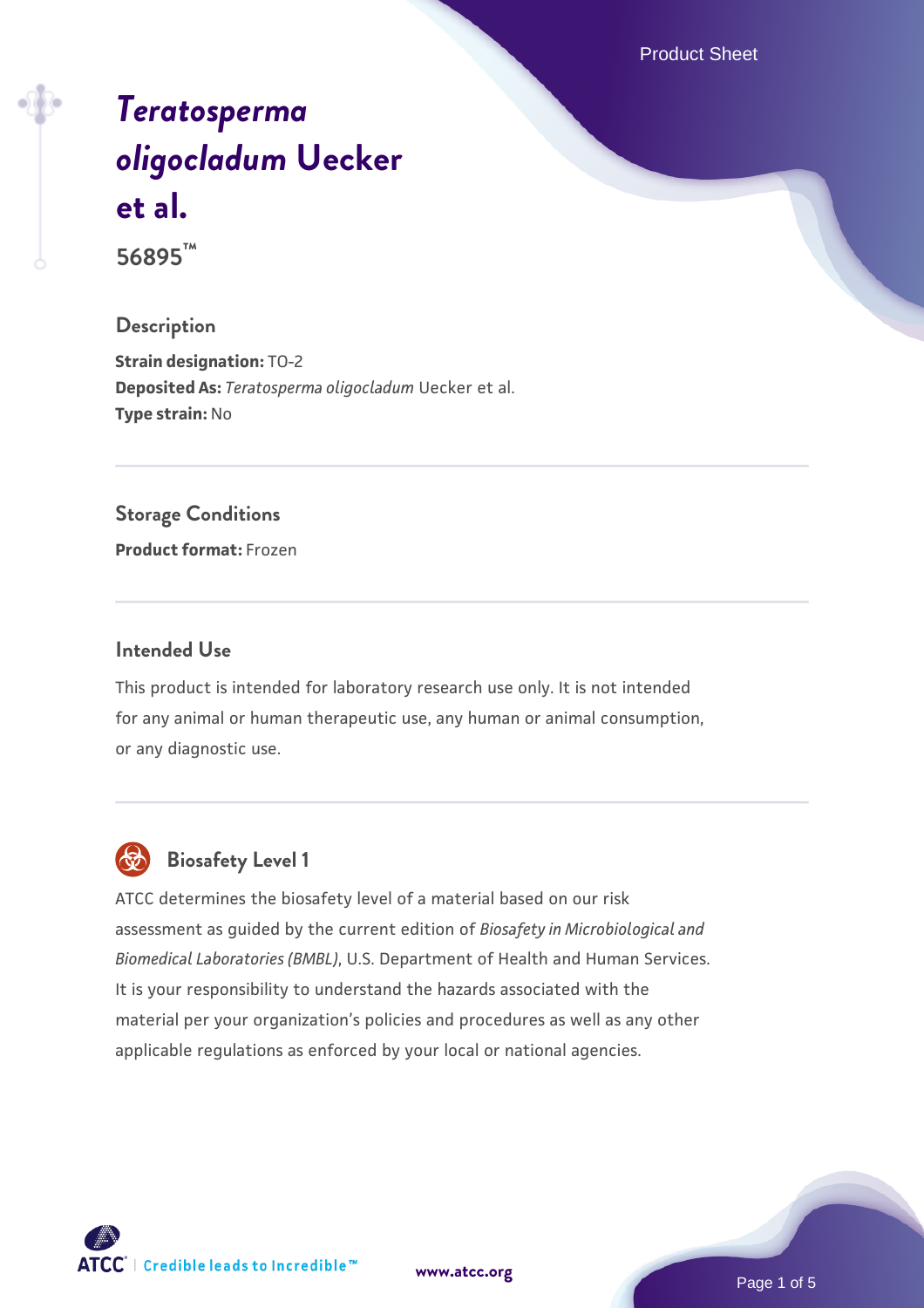#### *[Teratosperma oligocladum](https://www.atcc.org/products/56895)* **Uecker et al.** Product Sheet **56895**

ATCC highly recommends that appropriate personal protective equipment is always used when handling vials. For cultures that require storage in liquid nitrogen, it is important to note that some vials may leak when submersed in liquid nitrogen and will slowly fill with liquid nitrogen. Upon thawing, the conversion of the liquid nitrogen back to its gas phase may result in the vial exploding or blowing off its cap with dangerous force creating flying debris. Unless necessary, ATCC recommends that these cultures be stored in the vapor phase of liquid nitrogen rather than submersed in liquid nitrogen.

# **Certificate of Analysis**

For batch-specific test results, refer to the applicable certificate of analysis that can be found at www.atcc.org.

#### **Growth Conditions**

**Medium:**  [ATCC Medium 663: PYG medium](https://www.atcc.org/-/media/product-assets/documents/microbial-media-formulations/6/6/3/atcc-medium-663.pdf?rev=39d2fb8d4f224afdb850fb1c1ce4c471) **Temperature:** 24°C

## **Material Citation**

If use of this material results in a scientific publication, please cite the material in the following manner: *Teratosperma oligocladum* Uecker et al. (ATCC 56895)

#### **References**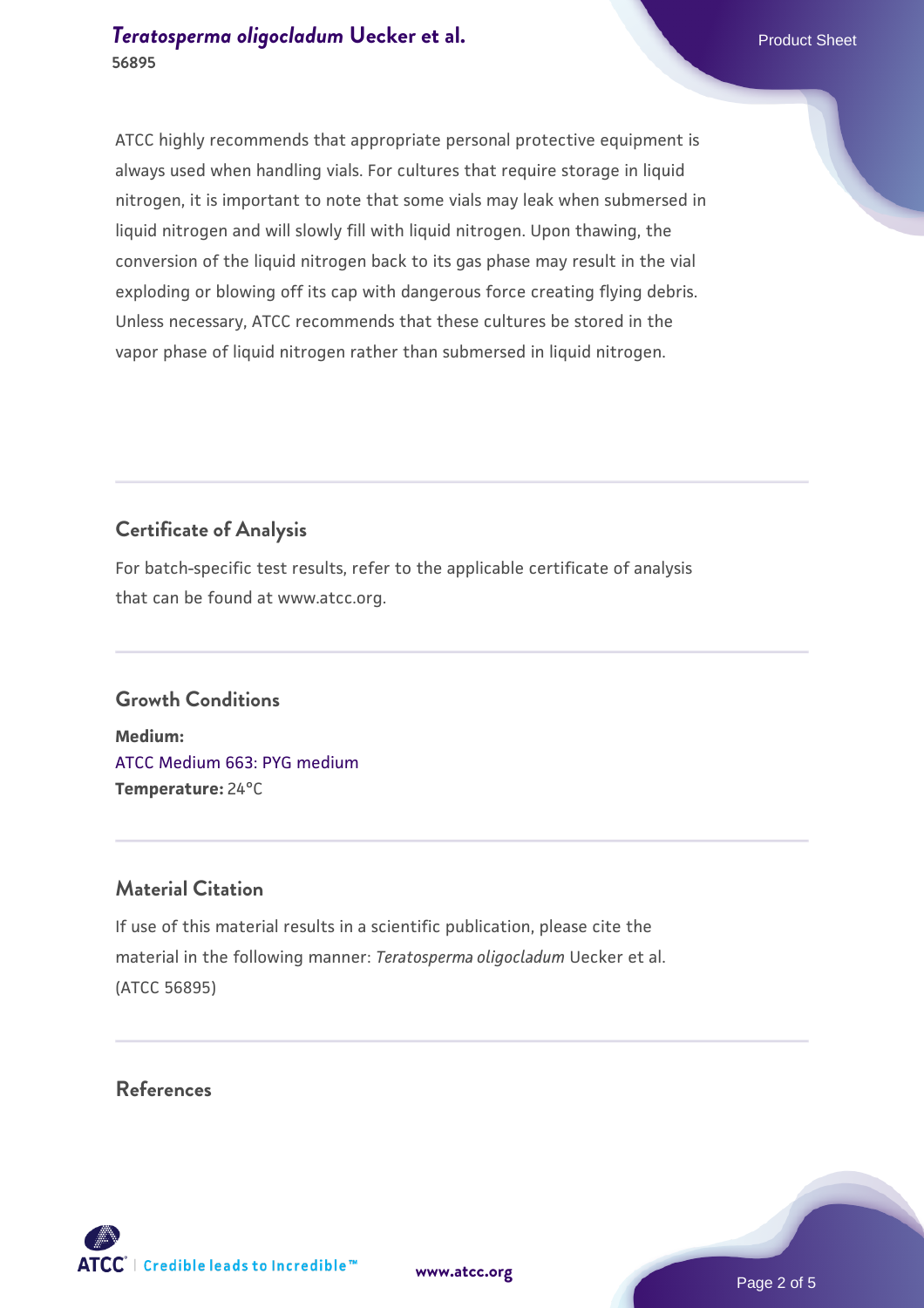#### *[Teratosperma oligocladum](https://www.atcc.org/products/56895)* **Uecker et al.** Product Sheet **56895**

References and other information relating to this material are available at www.atcc.org.

#### **Warranty**

The product is provided 'AS IS' and the viability of ATCC® products is warranted for 30 days from the date of shipment, provided that the customer has stored and handled the product according to the information included on the product information sheet, website, and Certificate of Analysis. For living cultures, ATCC lists the media formulation and reagents that have been found to be effective for the product. While other unspecified media and reagents may also produce satisfactory results, a change in the ATCC and/or depositor-recommended protocols may affect the recovery, growth, and/or function of the product. If an alternative medium formulation or reagent is used, the ATCC warranty for viability is no longer valid. Except as expressly set forth herein, no other warranties of any kind are provided, express or implied, including, but not limited to, any implied warranties of merchantability, fitness for a particular purpose, manufacture according to cGMP standards, typicality, safety, accuracy, and/or noninfringement.

#### **Disclaimers**

This product is intended for laboratory research use only. It is not intended for any animal or human therapeutic use, any human or animal consumption, or any diagnostic use. Any proposed commercial use is prohibited without a license from ATCC.

While ATCC uses reasonable efforts to include accurate and up-to-date information on this product sheet, ATCC makes no warranties or representations as to its accuracy. Citations from scientific literature and patents are provided for informational purposes only. ATCC does not warrant



**[www.atcc.org](http://www.atcc.org)**

Page 3 of 5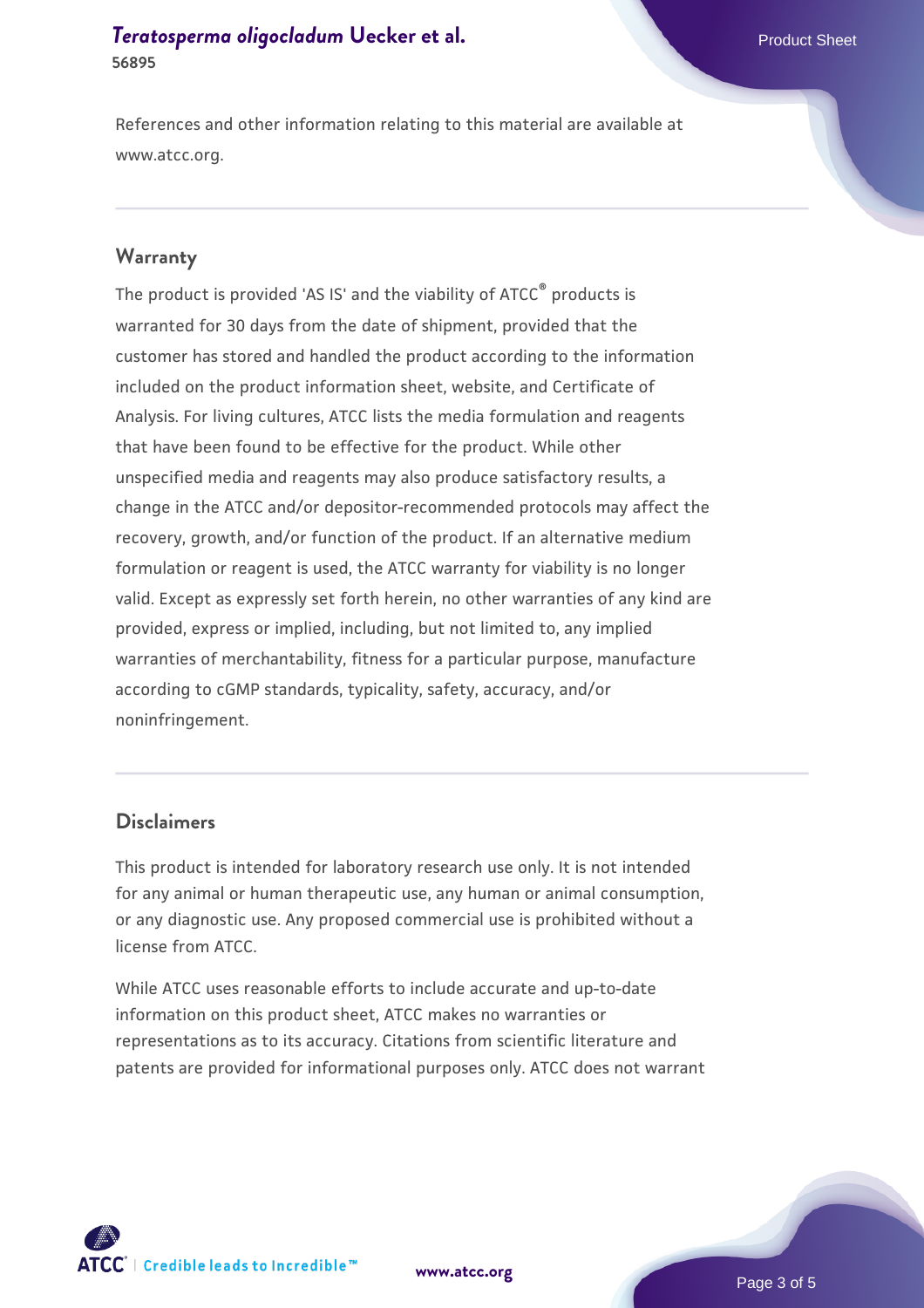#### *[Teratosperma oligocladum](https://www.atcc.org/products/56895)* [Uecker et al.](https://www.atcc.org/products/56895) **Product Sheet Allen Annual Product Sheet 56895**

that such information has been confirmed to be accurate or complete and the customer bears the sole responsibility of confirming the accuracy and completeness of any such information.

This product is sent on the condition that the customer is responsible for and assumes all risk and responsibility in connection with the receipt, handling, storage, disposal, and use of the ATCC product including without limitation taking all appropriate safety and handling precautions to minimize health or environmental risk. As a condition of receiving the material, the customer agrees that any activity undertaken with the ATCC product and any progeny or modifications will be conducted in compliance with all applicable laws, regulations, and guidelines. This product is provided 'AS IS' with no representations or warranties whatsoever except as expressly set forth herein and in no event shall ATCC, its parents, subsidiaries, directors, officers, agents, employees, assigns, successors, and affiliates be liable for indirect, special, incidental, or consequential damages of any kind in connection with or arising out of the customer's use of the product. While reasonable effort is made to ensure authenticity and reliability of materials on deposit, ATCC is not liable for damages arising from the misidentification or misrepresentation of such materials.

Please see the material transfer agreement (MTA) for further details regarding the use of this product. The MTA is available at www.atcc.org.

### **Copyright and Trademark Information**

© ATCC 2021. All rights reserved. ATCC is a registered trademark of the American Type Culture Collection.

#### **Revision**

This information on this document was last updated on 2022-04-26

#### **Contact Information**